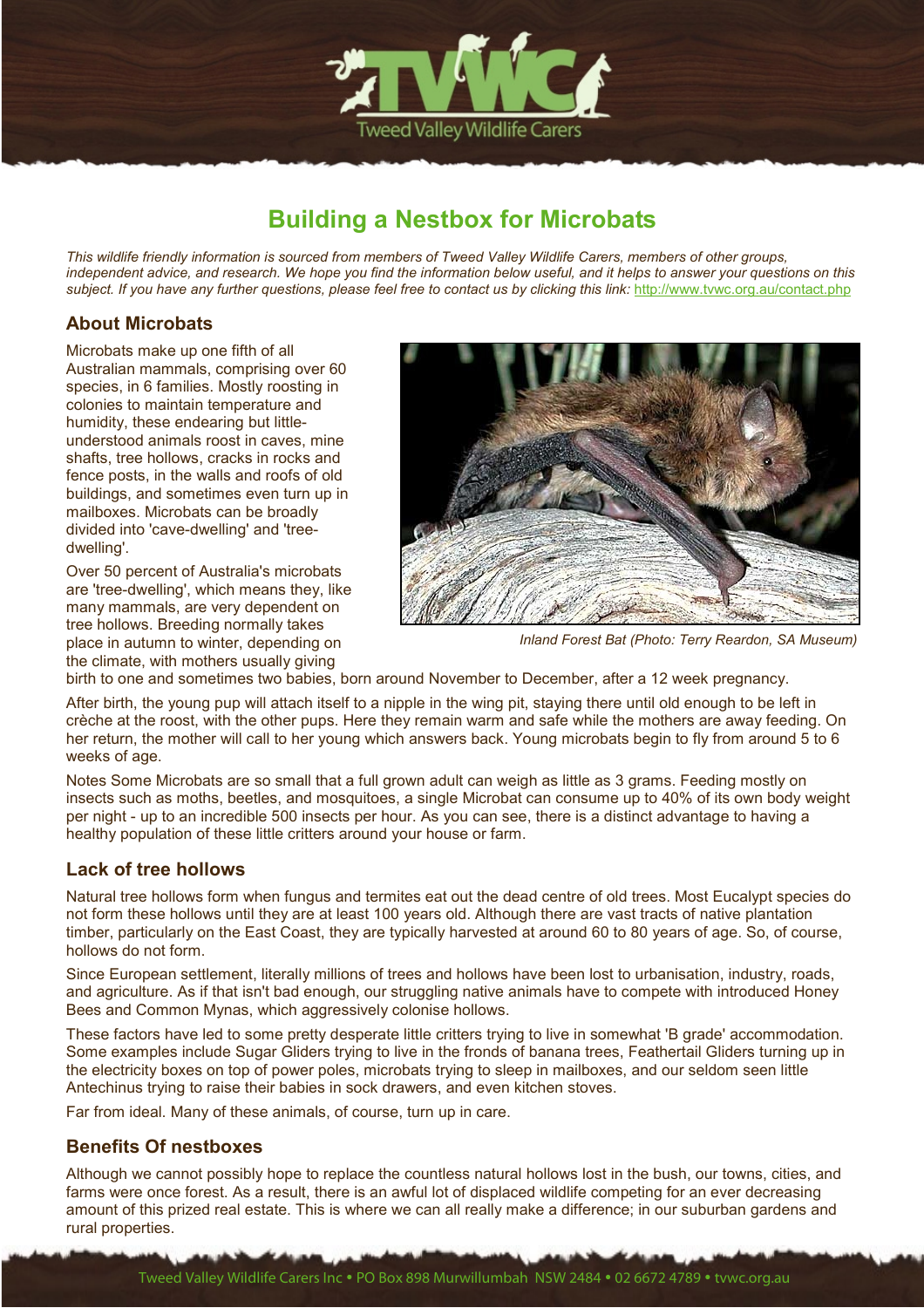A single, well-placed nestbox which survives, say, 10 years, can see a pair of Rosellas raise 10 generations of chicks. A slightly different box could provide a secure home to 6 adult Sugar Gliders. A different shape again could provide a home to that 'trouble-some' possum in your roof, while yet another shape provides accommodation for up to 50 microbats. And, when you consider that a single microbat can consume one half its own weight in insects a night, that's an awful lot less crawlies in your veggie patch. And, they provide this service completely free.

Nestboxes also provide priceless education for your children. Watching wildlife on TV is wonderful, but there is something very special about watching native animals coming and going, feeding, and raising their young so close to your home. If you've ever seen a Mountain Brushtail Possum looking out of her box at dusk, pink nose resting on front paws, you'll know what I mean.

I grew up in the UK. One year my Grandfather decided to put up a nestbox in a pine tree in our garden. Next spring a pair of Blue Tits moved in, and every year without fail, we used to watch from the comfort and warmth of the dining room, as that pair of birds raised 4 to 5 babies. From just 3 metres away, we'd watch the parents feeding the fledglings every few minutes and, seemingly just days later, watch the youngsters take their first tentative flights. What's more, the box only took 10 minutes to put up.

Nestboxes are fun, easy, cheap to make and, once up, will provide a secure home for many years to come.

However, be aware that putting up nestboxes which attract birds and mammals to your garden is a recipe for disaster if you own a cat.

#### **Construction**

Below is a plan for the construction of a roosting box suitable for most Australian Microbats. Materials used, and notes are below the plan. Please note that all sizes marked are for **external dimensions**.



## Roostbox pieces cut from a single plank

| 20 cm | $25 \text{ cm}$ |                  |                 |       |                 |        |
|-------|-----------------|------------------|-----------------|-------|-----------------|--------|
| SIDE  | SIDE            | <b>BACKBOARD</b> | FRONT           | TOP   | <b>BASE</b>     | 등<br>띺 |
| 25 cm | $20 \text{ cm}$ | 35 cm            | $20 \text{ cm}$ | 20 cm | $14 \text{ cm}$ |        |

NB: Base is approximately 14 cm. Depending on the thickness of the wood used, you need to cut this piece to leave an entry slit of between 15 mm - 20 mm.

The best materials for construction are either 3cm thick plantation pine or structural or external pine plywood. Rough-sawn or even secondhand timber is ideal, although you must make sure it is free of nails and paint.